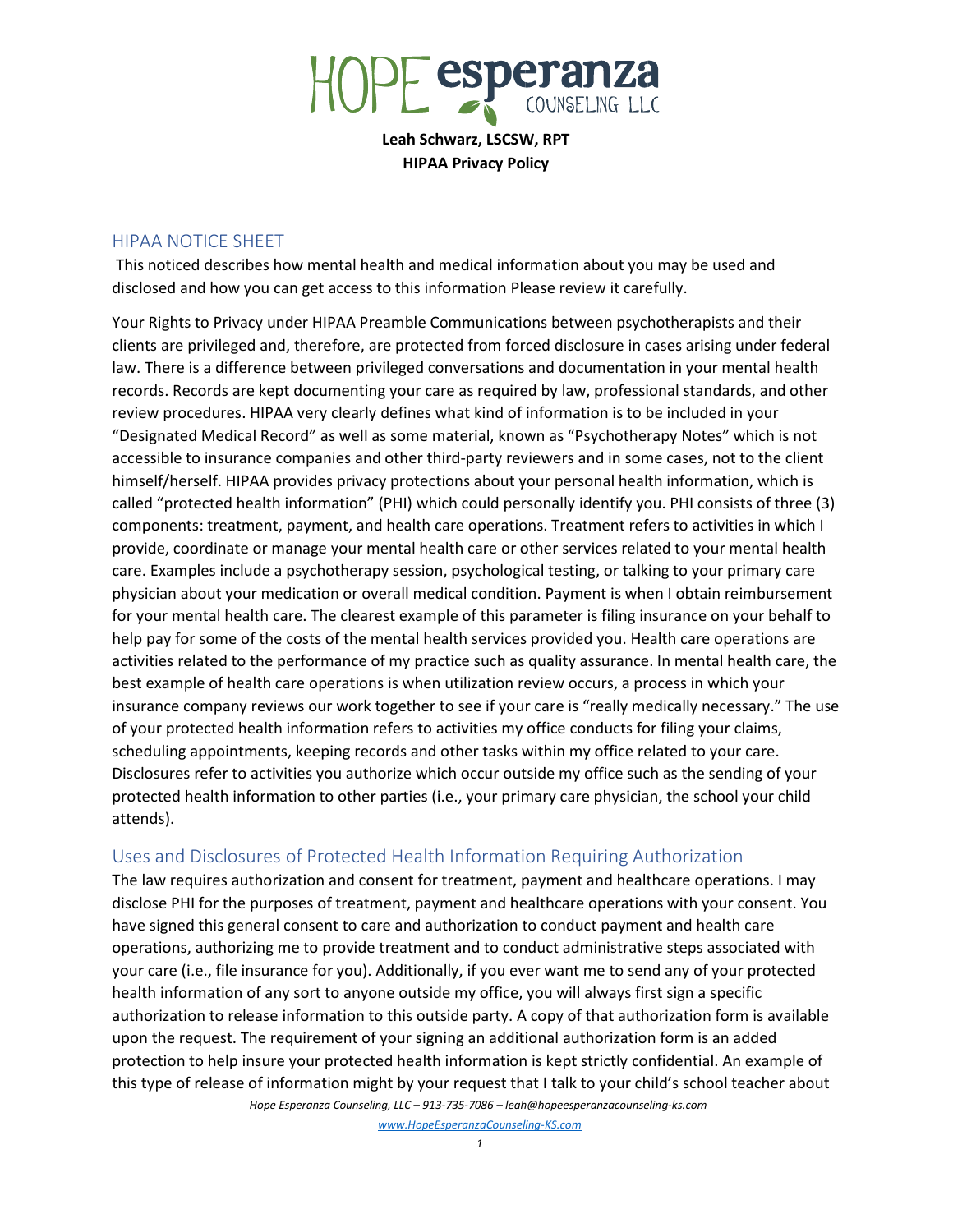

#### HIPAA Privacy Policy

his/her ADHD condition and what this teacher might do to be of help to your child. Before I talk to that teacher, you will have first signed the proper authorization for me to do so. There is a third, special authorization provision potentially relevant to the privacy of your records: my psychotherapy notes. In recognition of the importance of the confidentiality of conversations between psychotherapist -client in treatment settings, HIPAA permits keeping separate "psychotherapy notes" separate from the overall "designated medical record." "Psychotherapy notes" cannot be secured by insurance companies nor can they insist upon their release for payment of services as has unfortunately occurred over the last two decades of managed mental health care. "Psychotherapy notes" are my notes "recorded in any medium by a mental health provider documenting and analyzing the contents of a conversation during a private, group or joint family counseling session and separated from the rest of the individual's medical record." "Psychotherapy notes" are necessarily more private and contain much more personal information about you hence, the need for increased security of the notes. "Psychotherapy notes" are not the same as your "progress notes" which provide the following information about your care each time you have an appointment at my office: medication prescriptions and monitoring, assessment/treatment start and stop times, the modalities of care, frequency of treatment furnished, results of clinical tests, and any summary of your diagnosis, functional status, treatment plan, symptoms, prognosis and progress to date. Certain payors of care, such as Medicare and Workers Compensation, require the release of both your progress notes and my psychotherapy notes in order to pay for your care. If I am forced to submit your psychotherapy notes in addition to your progress notes for reimbursement for services rendered, you will sign an additional authorization directing me to release my psychotherapy notes. Most of the time I will be able to limit reviews of your protected health information to only your "designated record set" which include the following: all identifying paperwork you completed when you first started your care here, all billing information, a summary of our first appointment, your mental status examination, your individualized, comprehensive treatment plan, your discharge summary, progress notes, reviews of you care by managed care companies, results of psychological testing, and any authorization letters or summaries of care you have authorized me to release on your behalf. Please note that the actual test questions or raw data of psychological tests, which are protected by copyright laws and the need to protect clients from unintended, potentially harmful use, are not part of your "designated mental health record." You may, in writing, revoke all authorizations to disclose protected health information at any time. You cannot revoke an authorization for an activity already done that you instructed me to do or if the authorization was obtained as a condition for obtaining insurance and the insurer has the right to contest the claim under the policy.

## Business Associates Disclosures

HIPAA requires that I ensure that all those performing ancillary administrative service for my practice and refers to these people as "Business Associates" sign and enter into a HIPAA compliant Business Associate Agreement so that your privacy is ensured at all times.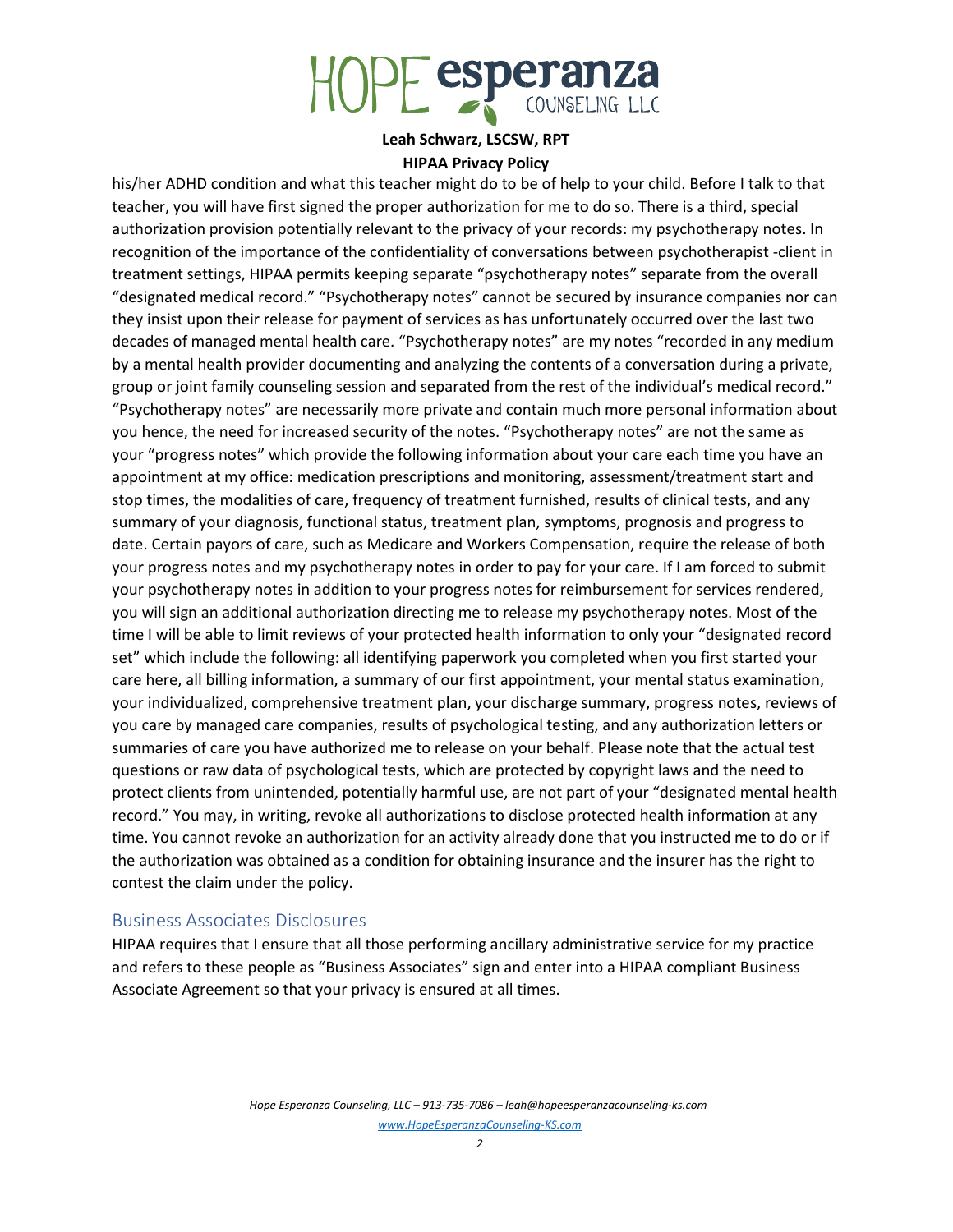

### HIPAA Privacy Policy

# Uses and Disclosures Not Requiring Consent nor Authorization

By law, protected health information may be released without your consent or authorization for the following reasons:

 • Child Abuse - If we have reasonable cause, on the basis of our professional judgement, to suspect that a child has been injured as a result of physical, mental, emotional, neglect or sexual abuse, we must report that matter to the appropriate authorities as required by law.

 • Adult and Domestic Abuse- If we have reasonable cause to believe that an older adult is in need of protective services (regarding abuse, neglect, exploitation or abandonment), we must report this belief to the appropriate authorities as required by law.

• Health Oversight Activities - We may disclose PHI to the Kansas Behavioral Sciences Regulatory Board if necessary for a proceeding before the board.

 • Judicial or Administrative Proceedings- If you are involved in a court proceeding and a request is made about the professional services we provide you or the records thereof, such information is privileged under state law, and we will not release the information without your written consent, or a court order. The privilege does not apply when you are being evaluated by a third party or where the evaluation is court ordered. You will be informed in advance if this is the case.

 • Serious Threat to Health or Safety- If you express a serious threat or intent to kill or seriously injured an identified or readily identifiable person or group of people, and we determine that you are likely to carry out the threat, we must take reasonable measure to prevent harm. Reasonable measures may include directly advising the potential victim of the threat or intent. If we believe that you present imminent risk of serious physical harm or death to yourself, we may disclose personal information in order to initiate hospitalization or to a family member or others who might be able to protect you.

• Workers Compensation Claims- We may disclose PHI as authorized by and to the extent necessary to comply with laws relating to worker's compensation or other similar programs, established by law, that provide benefits for work-related injuries or illness without regard to fault.

# Client's Rights and Counselor Duties You have a right to the following:

•The right to request restrictions on certain uses and disclosures of your protected health information, which I may or may not agree to, but if I do, such restrictions shall apply unless our agreement is changed in writing;

•The right to receive confidential communications by alternative means and at alternative locations. For example, you may not want your bills sent to your home address so I will send them to another location of your choosing;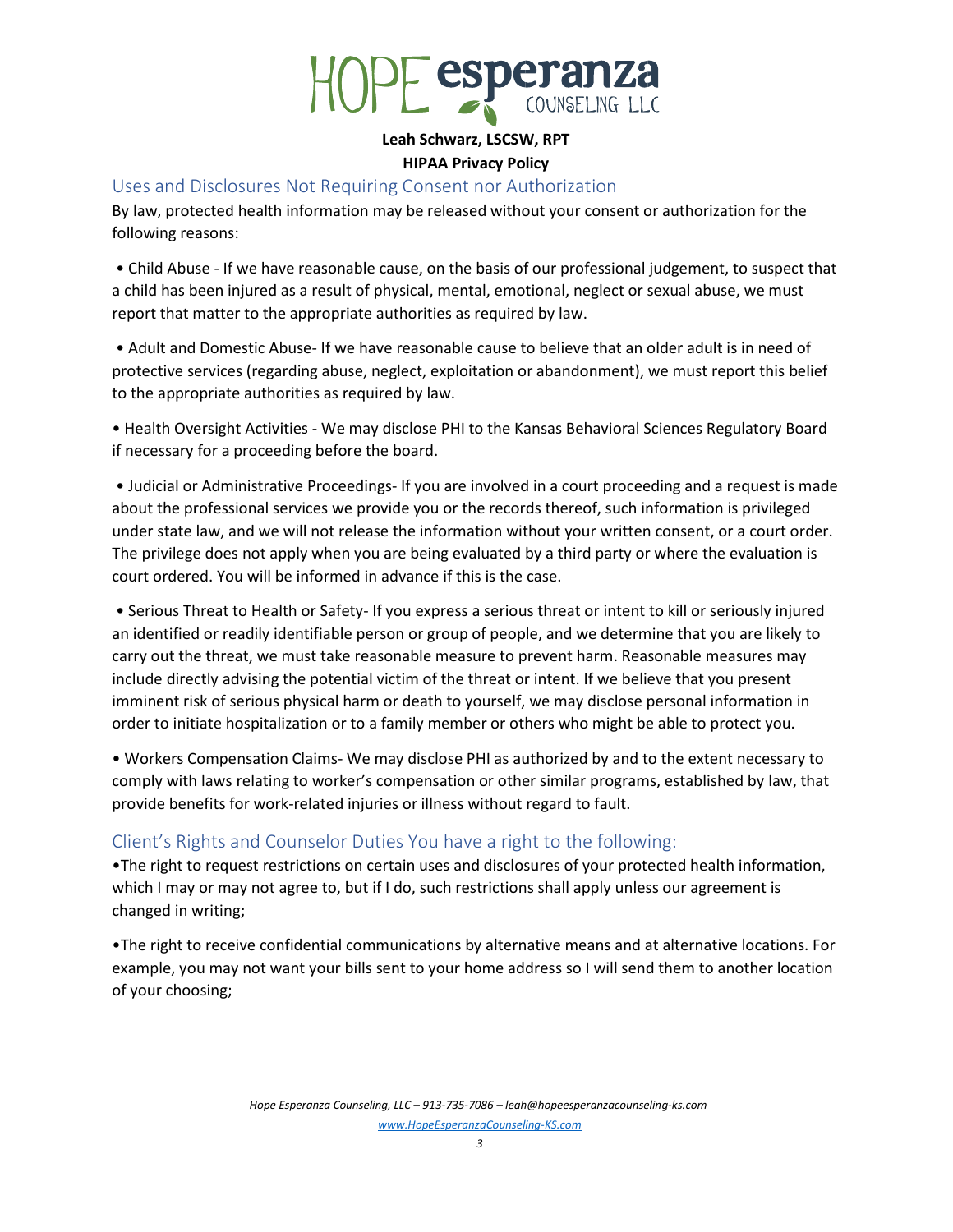

## HIPAA Privacy Policy

•The right to inspect and receive a copy of your protected health information in my designated mental health record set and any billing records for as long as protected health information is maintained in the records;

•The right to amend material in your protected health information, although I may deny an improper request and/or respond to any amendment(s) you make to your record of care;

•The right to an accounting of non-authorized disclosures of your protected health information;

 •The right to a paper copy of notices/information from me, even if you have previously requested electronic transmission of notices/information;

•The right to revoke your authorization of your protected health information except to the extent that action has already been taken. For more information on how to exercise each of these mentioned rights, please do not hesitate to ask me for further assistance on these matters. I am required by law to maintain the privacy of your protected health information and to provide you with a notice of your Privacy Rights and my duties regarding your PHI. I reserve the right to change my privacy policies and practices as needed with these current designated practices being applicable unless you receive a revision of my policies when you come for your future appointment(s). My duties as a Licensed Clinical Professional Counselor on these matters include maintaining the privacy of your protected health information, to provide you this notice of your rights and my privacy practices with respect to your PHI, and to abide by the terms of this notice unless it is changed and you are so notified.

# **Complaints**

Leah Schwarz is the appointed "Privacy Officer" for Hope Esperanza Counseling, LLC per HIPAA regulations. If you have any concerns of any sort that my office may have compromised your privacy rights, please do not hesitate to speak to Leah immediately about this matter. You will always find us willing to talk to you about preserving the privacy of your protected mental health information. You may also send a written complaint to the Secretary of the U.S. Department of Health and Human Services.

HIPAA provides client protections related to the electronic transmission of data (the transaction rule), the keeping and use of client records ("privacy rules"), and storage and access to health care records ("the security rules").

HIPAA applies to all health care providers, including mental healthcare, and providers and health care agencies throughout the country are now required to provide clients a notification of their privacy rights as it relates to their health care records.

As you might expect, the HIPAA law and regulations are extremely detailed and difficult to grasp if you don't have formal legal training. My Client Notification of Privacy Rights is my attempt to inform you of your rights in a simple yet comprehensive fashion. Please read this document as it is important you know what client protections HIPAA affords all of us. In mental health care, confidentiality and privacy are central to the success of the therapeutic